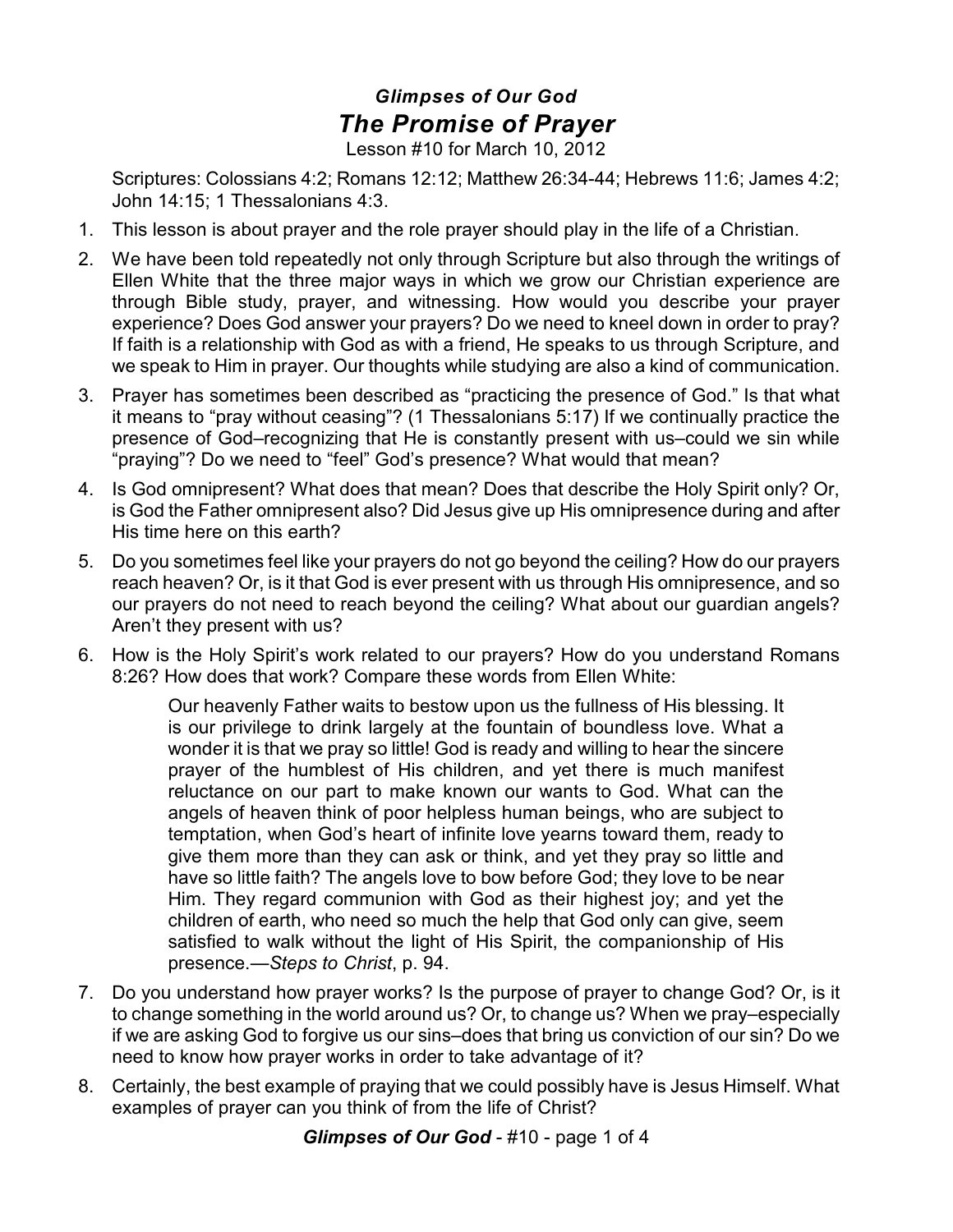- 1) At His baptism, the Holy Spirit came down in the form of a dove. A voice said, "This is My beloved Son." (Matthew 3:17; Mark 1:11; Luke 3:22) The entire Trinity was present and active in response to Jesus' prayer.
- 2) Jesus thought it was necessary to pray all night in preparation for His calling the disciples and sending them forth to work for Him. (Luke 6:12,13) What do you think He was praying for? Was He praying for guidance? Strength? Wisdom?
- 3) The glory of God came down on the mount of transfiguration. (Luke 9:28,29)
- 4) In the Garden of Gethsemane. (Matthew 26:34-44) It is very interesting to note that in this example, God did not answer the prayers of Jesus in the way He asked for!
- 9. Why do you think Jesus spent so much time in prayer? There are suggestions that He frequently spent long periods–or even entire nights–in prayer. (Luke 6:12) Have you ever tried to do that? Apparently, Jesus came forth from those times of prayer refreshed as if He had been sleeping all night! What was the secret of His prayer life?

The Saviour loved the solitude of the mountain in which to hold communion with His Father. Through the day He labored earnestly to save men from destruction. He healed the sick, comforted the mourning, called the dead to life, and brought hope and cheer to the despairing. After His work for the day was finished, He went forth, evening after evening, away from the confusion of the city, and bowed in prayer to His Father. **Frequently He continued His petitions through the entire night; but He came from these seasons of communion invigorated and refreshed, braced for duty and for trial.** (*Gospel Workers* 256.1)

Would we pray longer and more fervently if we could have that kind of experience?

- 10. When Jesus prayed to the Father, was the Holy Spirit present? Did Jesus feel like He was meeting with His best Friends? Did the Holy Spirit have to plead with the Father on behalf of Jesus? In those prayer sessions, did they plan each day's activities in advance? Did Jesus need to have those prayer sessions to find out in advance what kind of attacks Satan would make on Him the following day? Certainly, we would recognize that Satan did everything he possibly could to prevent Jesus from accomplishing what He came to accomplish.
- 11. In order to maintain His close relationship with the Father and the Holy Spirit, did Jesus need to spend so much time in prayer? Is that one of the main purposes of prayer?
- 12. Read Hebrews 11:6. What is the relationship between faith and prayer? What would happen if you prayed to God without recognizing your need for faith? Hebrews 11:6 seems to imply that for prayer to be effective, we must believe that God exists and that He has the power to do what we ask Him to do. So, what do we need to do to please God? How do we develop a right relationship with Him? Is a right relationship with God the same as faith?
- 13. Ellen White specifically stated, "Our prayers will take the form of a conversation with God as we would talk with a friend." (*Christ's Object Lessons* 129.3) How do you think God should react if the only time we talk to Him is when we give Him our want list? What is the purpose of prayer if we know for sure that God already knows what we need and all about us? (Matthew 6:8) God knows us. Don't we need to know Him better?
- 14. Does learning how to pray correctly strengthen our faith? If faith is a close relationship with God, wouldn't talking with Him strengthen that relationship?

## *Glimpses of Our God* - #10 - page 2 of 4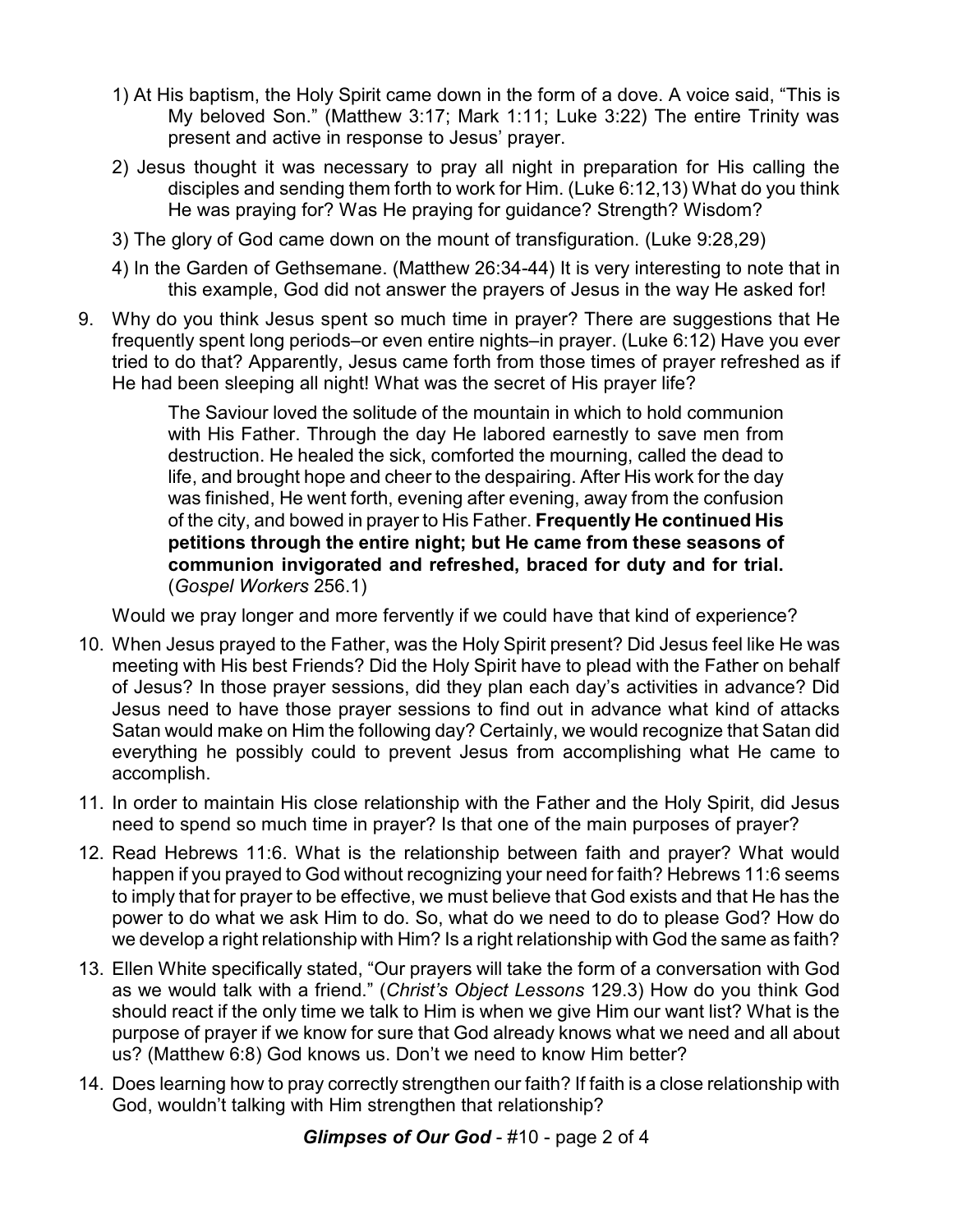- 15. How is Bible study related to prayer? Wouldn't the very best prayers be offered before and after we spend some time learning about God through Bible study? Doesn't the idea of a conversation suggest that God is speaking to us just as we are speaking to Him? Have you ever had the experience of speaking to God excitedly because you have just discovered something really important and significant in the Bible or perhaps in the writings of Ellen White?
- 16. If we learn how to pray correctly, would that be a means of helping us to empty ourselves of self? What about "dying daily"? (Luke 9:23) If done correctly, would Bible study and prayer gradually change us from seeking to do our own will to seeking to do God's will?
- 17. Read Daniel 9:3,4,15-19. Notice that Daniel's prayer was answered quickly when he not only prayed to God but also when he recognized that the real issues in the great controversy were–and are–about God and His reputation. How often do we pray to God to help us represent Him correctly? Do we represent God correctly to our children? (Romans 1:18) Or, do more of our prayers sound like selfish requests for God to do something that we want? Daniel cared about his Friend's reputation. Do we?
- 18. Read James 4:2 and Luke 11:9,10. Are we guilty of not asking God to help us? What does it mean to ask, seek, and knock? Read James 5:16-18. The *Adult Sabbath School Bible Study Guide* implies that Elijah prayed and the rain stopped; and then, Elijah prayed again, and the rain started. Was it Elijah's idea to have the rain stop? Or, was Elijah instructed by God to pray in that manner? Wasn't Elijah following God's instructions just like Moses did?
- 19. Read Genesis 18:22-33. Abraham is described in the Bible as a friend of God. (2 Chronicles 20:7; James 2:23) Have you ever suggested in prayer that God ought to do what is right? Was Abraham able to pray that way because he was a friend of God? Should God have struck Abraham down for his impudence? What would have happened if Abraham had gone down as far as to four–or three–people? Would God have said, "No"? Should God have saved Lot and his two daughters and wife out of Sodom? Would it not have been better for God to leave them there considering what happened to their descendants? Would Abraham have understood if Lot had been killed?
- 20. Read 2 Chronicles 7:14. Is this verse a key to praying correctly? Do we need to repent and turn away from evil before we begin praying? Or, is that part of the purpose of praying? How do we humbly seek God? If we all did this, would there be a general revival in the church? Would there be a cleansing from sin?
- 21. Does this verse imply that God *does not* answer our prayers when we are misbehaving? Or, that He *cannot*? Which one of us stops sinning before we pray so that God can answer us?
- 22. Do we need to live out our prayers?

**If we regard iniquity in our hearts, if we cling to any known sin, the Lord will not hear us; but the prayer of the penitent, contrite soul is always accepted. When all known wrongs are righted, we may believe that God will answer our petitions.** Our own merit will never commend us to the favor of God; it is the worthiness of Jesus that will save us, His blood that will cleanse us; yet we have a work to do in complying with the conditions of acceptance.—Ellen G. White, *Steps to Christ*, p. 95.

23. Does this quotation suggest that the major reason why our prayers are not answered is that